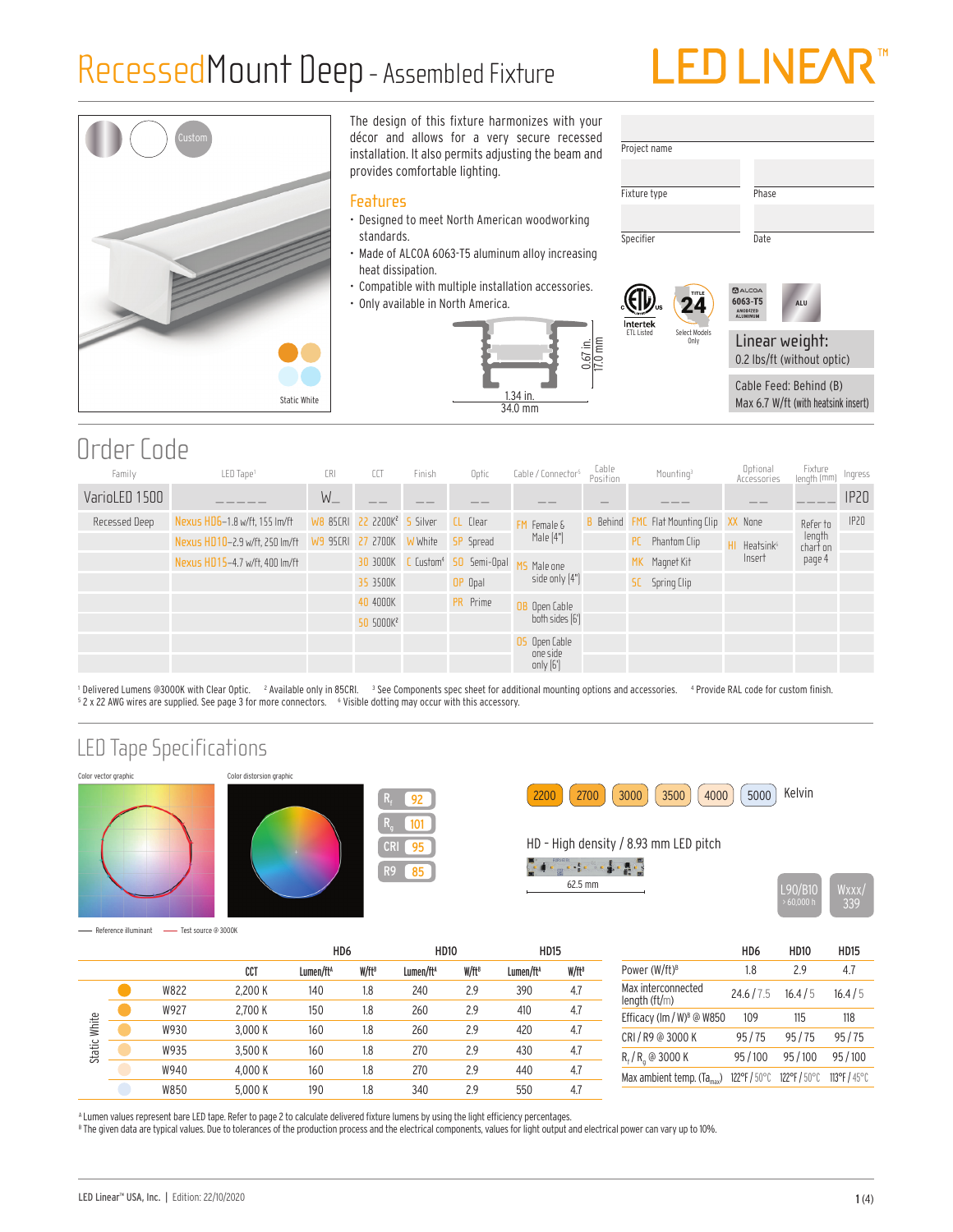## RecessedMount Deep- Assembled Fixture

# LED LIVEAR<sup>®</sup>

### Technical Details

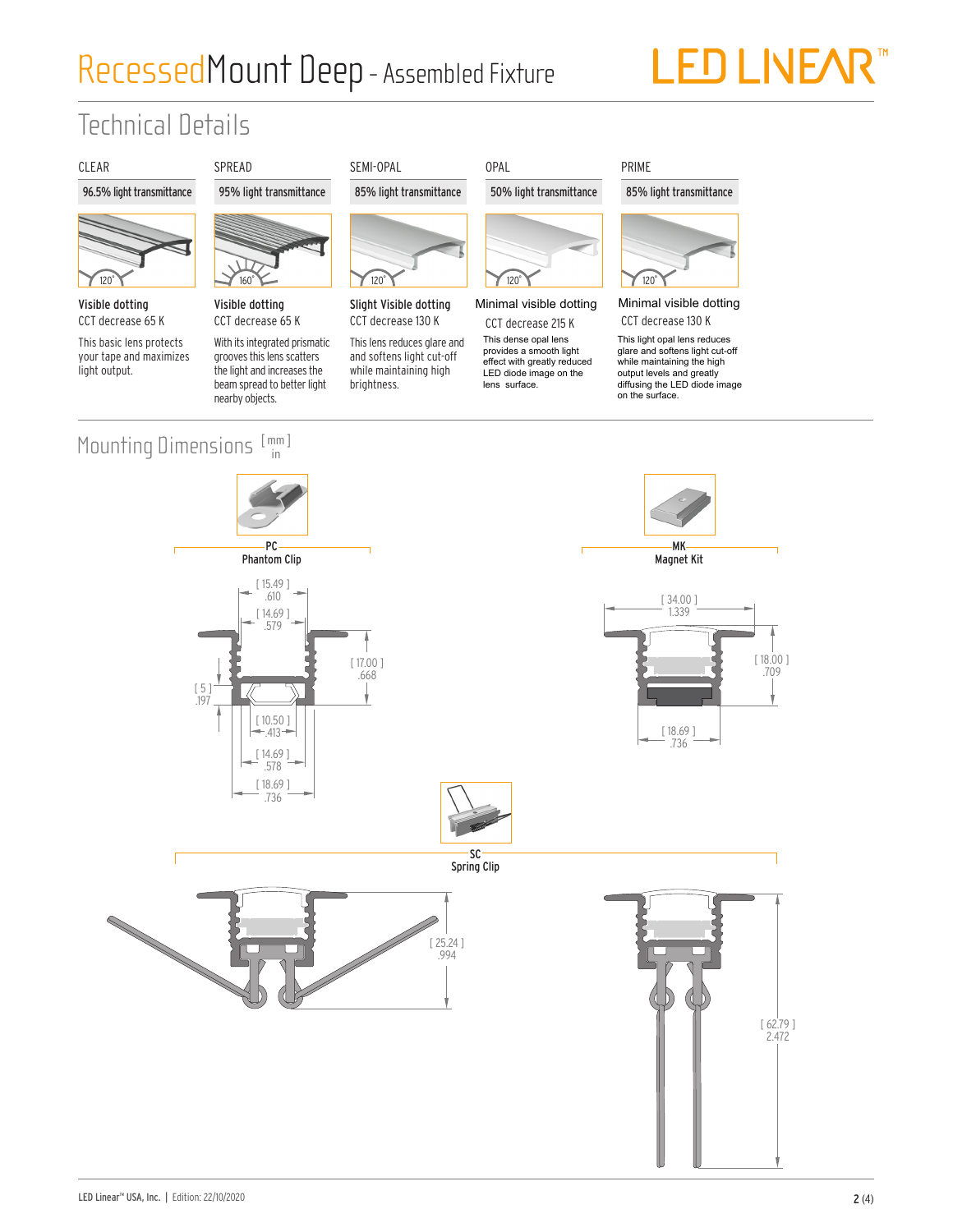# Recessed Mount Deep - Assembled Fixture



#### LENGTH CHART

| Fixture length |      |               | $-HD6-$<br>1.8 Watts/Ft |               | -HD10-<br>2.9 Watts/Ft | $-HD15-$<br>4.7 Watts/Ft |                       |  |
|----------------|------|---------------|-------------------------|---------------|------------------------|--------------------------|-----------------------|--|
| inches         | mm   | Watts/fixture | Lumens/fixture @3000K   | Watts/fixture | Lumens/fixture @3000K  | Watts/fixture            | Lumens/fixture @3000K |  |
| 3.2            | 83   | 0.5           | 42                      | 0.8           | 68                     | 1.2                      | 108                   |  |
| 5.7            | 145  | 0.9           | 74                      | 1.4           | 119                    | 2.2                      | 190                   |  |
| 8.2            | 208  | $1.2\,$       | 105                     | 2.0           | 170                    | 3.1                      | 272                   |  |
| 10.6           | 270  | 1.6           | 137                     | 2.7           | 221                    | 4.1                      | 354                   |  |
| 13.1           | 333  | 2.0           | 169                     | 3.3           | 273                    | $5.0\,$                  | 436                   |  |
| 15.6           | 395  | 2.3           | 201                     | 3.9           | 324                    | 6.0                      | 518                   |  |
| 18.0           | 458  | 2.7           | 233                     | 4.5           | 375                    | 6.9                      | 600                   |  |
| 20.5           | 520  | 3.1           | 264                     | 5.1           | 426                    | 7.8                      | 682                   |  |
| 22.9           | 583  | 3.4           | 296                     | 5.7           | 478                    | 8.8                      | 764                   |  |
| 25.4           | 645  | 3.8           | 328                     | 6.3           | 529                    | 9.7                      | 846                   |  |
| 27.9           | 708  | 4.2           | 360                     | 7.0           | 580                    | 10.7                     | 928                   |  |
| 30.3           | 770  | 4.5           | 391                     | 7.6           | 631                    | 11.6                     | 1010                  |  |
| 32.8           | 833  | 4.9           | 423                     | 8.2           | 683                    | 12.6                     | 1092                  |  |
| 35.2           | 895  | 5.3           | 455                     | 8.8           | 734                    | 13.5                     | 1174                  |  |
| 37.7           | 958  | 5.7           | 487                     | 9.4           | 785                    | 14.4                     | 1256                  |  |
| 40.2           | 1020 | $6.0\,$       | 519                     | 10.0          | 836                    | 15.4                     | 1338                  |  |
| 42.6           | 1083 | 6.4           | 550                     | 10.7          | 888                    | 16.3                     | 1420                  |  |
| 45.1           | 1145 | $6.8$         | 582                     | 11.3          | 939                    | 17.3                     | 1502                  |  |
| 47.5           | 1208 | 7.1           | 614                     | 11.9          | 990                    | 18.2                     | 1584                  |  |
| 50.0           | 1270 | 7.5           | 646                     | 12.5          | 1041                   | 19.2                     | 1666                  |  |
| 52.5           | 1333 | 7.9           | 677                     | 13.1          | 1093                   | 20.1                     | 1748                  |  |
| 54.9           | 1395 | 8.2           | 709                     | 13.7          | 1144                   | 21.0                     | 1830                  |  |
| 57.4           | 1458 | 8.6           | 741                     | 14.3          | 1195                   | 22.0                     | 1912                  |  |
| 59.8           | 1520 | 9.0           | 773                     | 15.0          | 1246                   | 22.9                     | 1994                  |  |
| 62.3           | 1583 | 9.3           | 805                     | 15.6          | 1298                   | 23.9                     | 2076                  |  |
| 64.8           | 1645 | 9.7           | 836                     | 16.2          | 1349                   | 24.8                     | 2158                  |  |
| 67.2           | 1708 | 10.1          | 868                     | 16.8          | 1400                   | 25.8                     | 2240                  |  |
| 69.7           | 1770 | 10.5          | 900                     | 17.4          | 1451                   | 26.7                     | 2322                  |  |
| 72.1           | 1833 | 10.8          | 932                     | 18.0          | 1503                   | 27.6                     | 2404                  |  |
| 74.6           | 1895 | 11.2          | 963                     | 18.6          | 1554                   | 28.6                     | 2486                  |  |
| 77.1           | 1958 | 11.6          | 995                     | 19.3          | 1605                   | 29.5                     | 2568                  |  |

#### **Connectors**

|        | Item                                    | <b>Description</b>                                                                                                                                                                                          | Model                        | <b>Dimensions</b>                        | Order Code           |
|--------|-----------------------------------------|-------------------------------------------------------------------------------------------------------------------------------------------------------------------------------------------------------------|------------------------------|------------------------------------------|----------------------|
|        | for Static White                        | Use to connect the driver to the beginning of the LED<br>Mini Female Connector IP20 tape run or to the next LED tape section. Female mini<br>connector on one side and open end cable on the<br>other side. | Static White                 | 2 x 22 Awg, 6.5 ft                       | 15000147             |
| $\sim$ | Mini Extension IP20<br>for Static White | Use to extend the distance between connection<br>points. Female mini connector on one side and<br>male mini connector on the other side.                                                                    | Static White<br>Static White | 2 x 22 Awg, 3.2 ft<br>2 x 22 Awg, 6.5 ft | 15000148<br>15000149 |